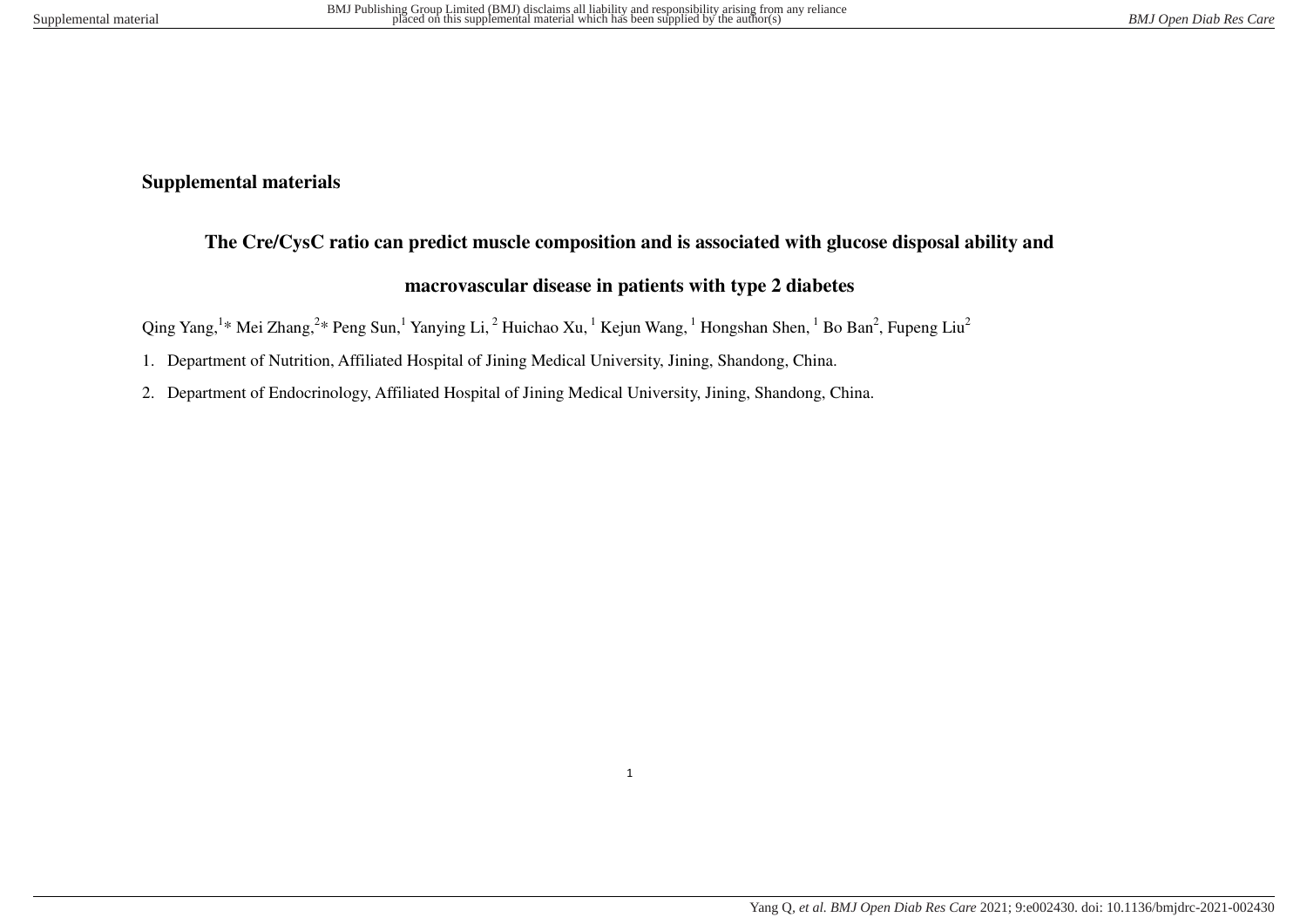#### **Method of the 100 g steamed bun test**

Islet β-cell function was assessed using the 100 g steamed bun test. The test was performed between 7:30 and 10:30 a.m. after an overnight fast of at least 12 h. The levels of serum blood glucose and C-peptides were measured during fasting and 30, 60, 120, and 180 min after eating 100 g steamed bread within 10 mins.

### **Diagnostic criteria of diabetic complications**

**Diabetic peripheral neuropathy:** Diabetic peripheral neuropathy refers to peripheral nerve dysfunction-related symptoms or signs in diabetic patients that cannot be attributed to other causes. Asymptomatic patients must be diagnosed by physical examination or neuroelectrophysiological examination.

**Diabetic nephropathy:** Diabetic nephropathy is diagnosed by elevated urinary albumin excretion and reduced eGFR in the absence of other primary causes of kidney damage. Albuminuria was defined as an albumin/creatinine ratio of 30 mg/g or higher. The eGFR was calculated using the Modification of Diet in Renal Disease Study equation or the Cockcroft–Gault formula and regarded as reduced if the value was less than 90  $(ml/min/1.73 m<sup>2</sup>).$ 

**Diabetic retinopathy:** Diabetic retinopathy was diagnosed according to the international clinical grading standard for diabetic retinopathy by an ophthalmologist who specializes in diabetic retinopathy.

**Lower-extremity arterial disease:** Lower-extremity arterial disease was diagnosed if the patients had a resting ABI ≤0.90. For patients who experienced discomfort upon moving and had a resting  $ABI \geq 0.90$ , lower-extremity arterial disease was also diagnosed if the ABI decreased by 15–20% after a treadmill test.

2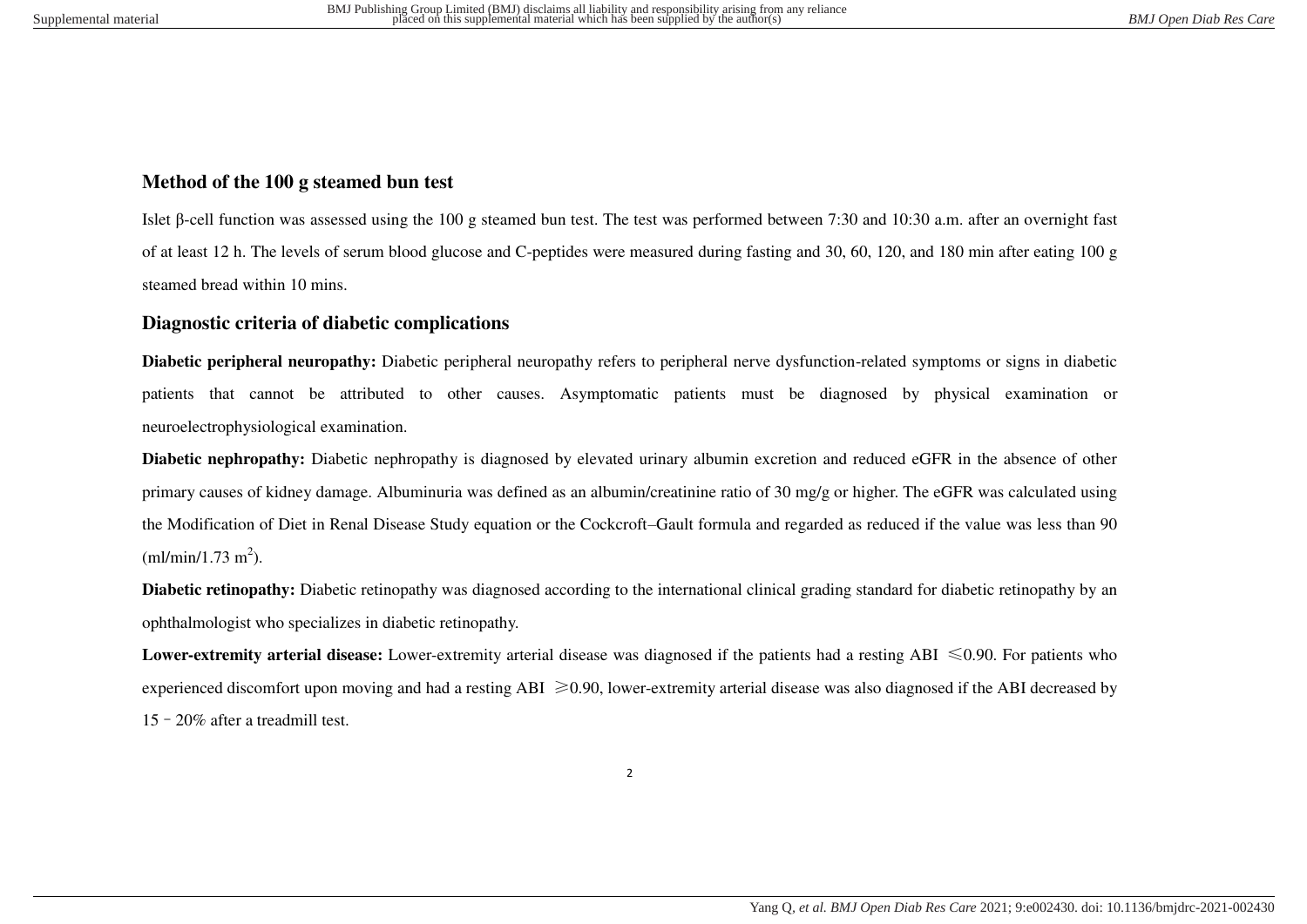

Supplemental figure 1. The screening process for patients enrolled in this study.

 $\overline{\mathbf{3}}$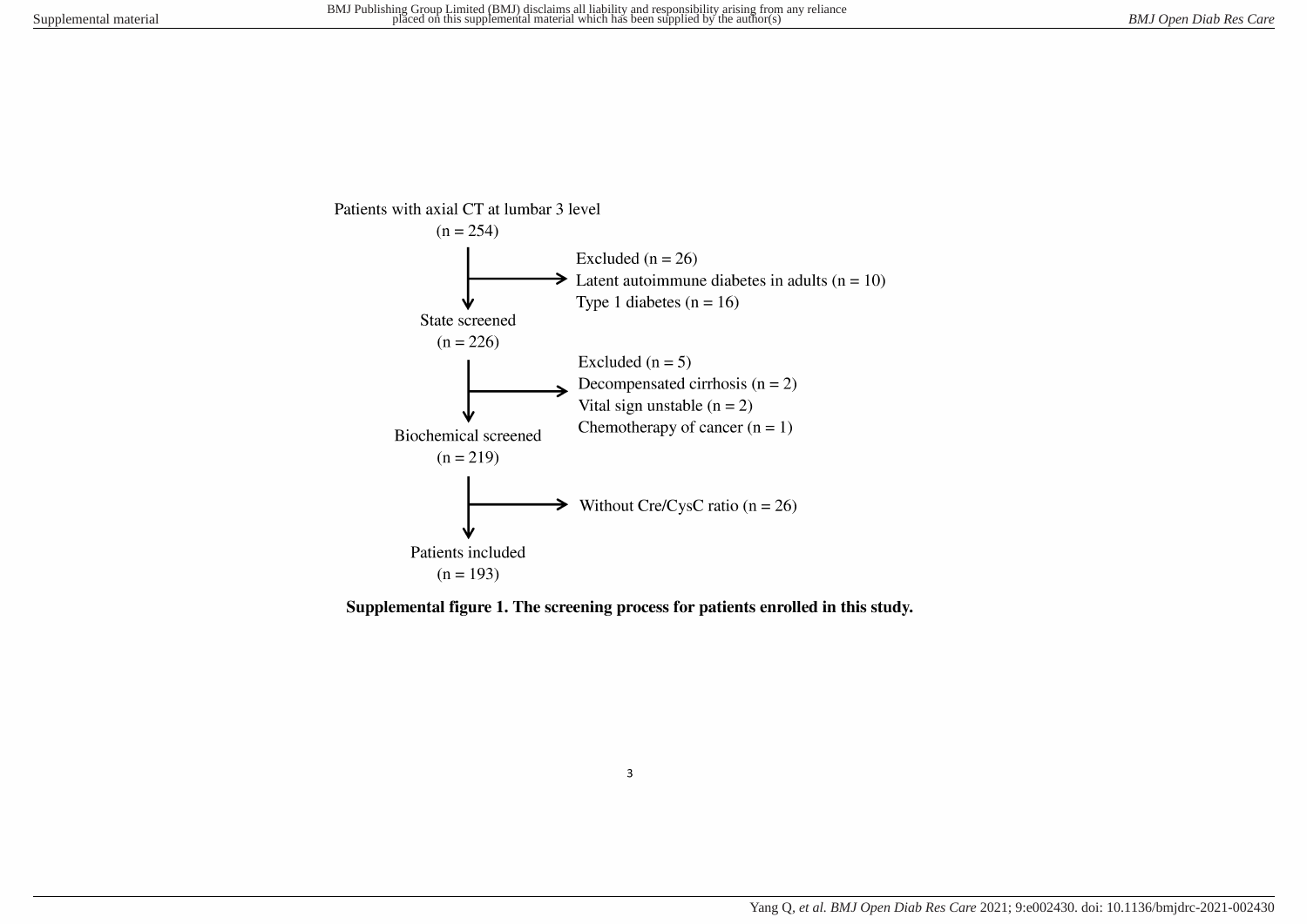| Supplemental table 1. Correlations between skeletal composition and clinical factors. |                                              |                 |                 |                     |                    |                    |  |
|---------------------------------------------------------------------------------------|----------------------------------------------|-----------------|-----------------|---------------------|--------------------|--------------------|--|
|                                                                                       | <b>SMI</b>                                   |                 |                 | <b>MMA</b>          |                    |                    |  |
|                                                                                       | <b>Total</b><br><b>Male</b><br><b>Female</b> |                 | <b>Total</b>    | <b>Male</b>         |                    |                    |  |
| <b>Variable</b>                                                                       | $(n = 193)$                                  | $(n = 114)$     | $(n = 79)$      | $(n = 193)$         | $(n = 114)$        | $(n = 79)$         |  |
| Age (years)                                                                           | $-0.288***$                                  | $-0.226*$       | $-0.119$        | $-0.481***$         | $-0.416***$        | $-0.492***$        |  |
| Duration (months)                                                                     | $-0.134$                                     | $-0.175$        | 0.063           | $-0.234**$          | $-0.165$           | $-0.251$           |  |
| BMI $(kg/m^2)$                                                                        | $0.505***$                                   | $0.594***$      | $0.402***$      | $-0.178*$           | $-0.117$           | $-0.435***$        |  |
| <b>WHR</b>                                                                            | $0.286***$                                   | 0.098           | $0.275*$        | $-0.149*$           | $-0.214$           | $-0.302**$         |  |
| Creatinine (mg/L)                                                                     | $0.382***$                                   | 0.153           | $-0.032$        | 0.132               | 0.007              | $-0.143$           |  |
| Cystatin $C$ (mg/L)                                                                   | $-0.046$                                     | $-0.163$        | $-0.154$        | $-0.234**$          | $-0.287**$         | $-0.310**$         |  |
| Cre/CysC                                                                              | $0.375***$                                   | $0.234*$        | 0.131           | $0.378***$          | $0.337***$         | $0.223*$           |  |
| Albumin $(g/L)$                                                                       | 0.250                                        | $0.273**$       | 0.180           | $0.163*$            | 0.101              | 0.167              |  |
| BUN (mmol/L)                                                                          | 0.095                                        | 0.010           | 0.092           | 0.051               | 0.011              | 0.025              |  |
| TG (mmol/L)                                                                           | $0.144*$                                     | 0.058           | 0.123           | $0.171*$            | 0.159              | 0.102              |  |
| TCH (mmol/L)                                                                          | $-0.099$                                     | $-0.080$        | $-0.037$        | $-0.067$            | 0.122              | $-0.150$           |  |
| HDL (mmol/L)                                                                          | $-0.248**$                                   | $-0.038$        | $-0.088$        | $-0.165*$           | $-0.087$           | $-0.037$           |  |
| $LDL$ (mmol/ $L$ )                                                                    | $-0.139$                                     | $-0.040$        | $-0.034$        | $-0.156*$           | 0.040              | $-0.227*$          |  |
| HbA1c $(\%)$                                                                          | 0.061                                        | 0.160           | 0.158           | 0.016               | 0.158              | $-0.079$           |  |
| FBG (mmol/L)                                                                          | $-0.172*$                                    | $-0.221*$       | 0.093           | $-0.083$            | $-0.055$           | 0.009              |  |
| $FCP$ (ng/ml)                                                                         | $0.185*$                                     | 0.055           | 0.148           | 0.047               | 0.030              | $-0.084$           |  |
| HOMA2%B                                                                               | $0.284***$                                   | $0.206*$        | 0.121           | 0.082               | $-0.014$           | 0.001              |  |
| HOMA2%S                                                                               | $-0.223**$                                   | $-0.192$        | $-0.151$        | $-0.016$            | $-0.141$           | 0.213              |  |
| <b>HOMA2 IR</b>                                                                       | 0.126                                        | 0.021           | 0.181           | 0.016               | 0.020              | $-0.061$           |  |
| Hypertension                                                                          | $(-1.20, 3.76)$                              | $(-0.29, 4.73)$ | $(-3.72, 1.81)$ | $(-3.86, -0.01)$    | $(-4.46, -0.02)^*$ | $(-4.98, 1.28)$    |  |
| CV disease                                                                            | $(-5.31, 0.02)$                              | $(-2.96, 2.87)$ | $(-4.87, 0.72)$ | $(-5.78, -1.36)$ ** | $(-5.19, -0.20)^*$ | $(-6.32, -0.02)^*$ |  |
| <b>DPN</b>                                                                            | $(-2.14, 3.67)$                              | $(-2.95, 3.02)$ | $(-1.54, 4.86)$ | $(-3.90, 0.64)$     | $(-4.34, 0.83)$    | $(-5.16, 2.14)$    |  |

| Supplemental table 1. Correlations between skeletal composition and clinical factors. |  |
|---------------------------------------------------------------------------------------|--|
|---------------------------------------------------------------------------------------|--|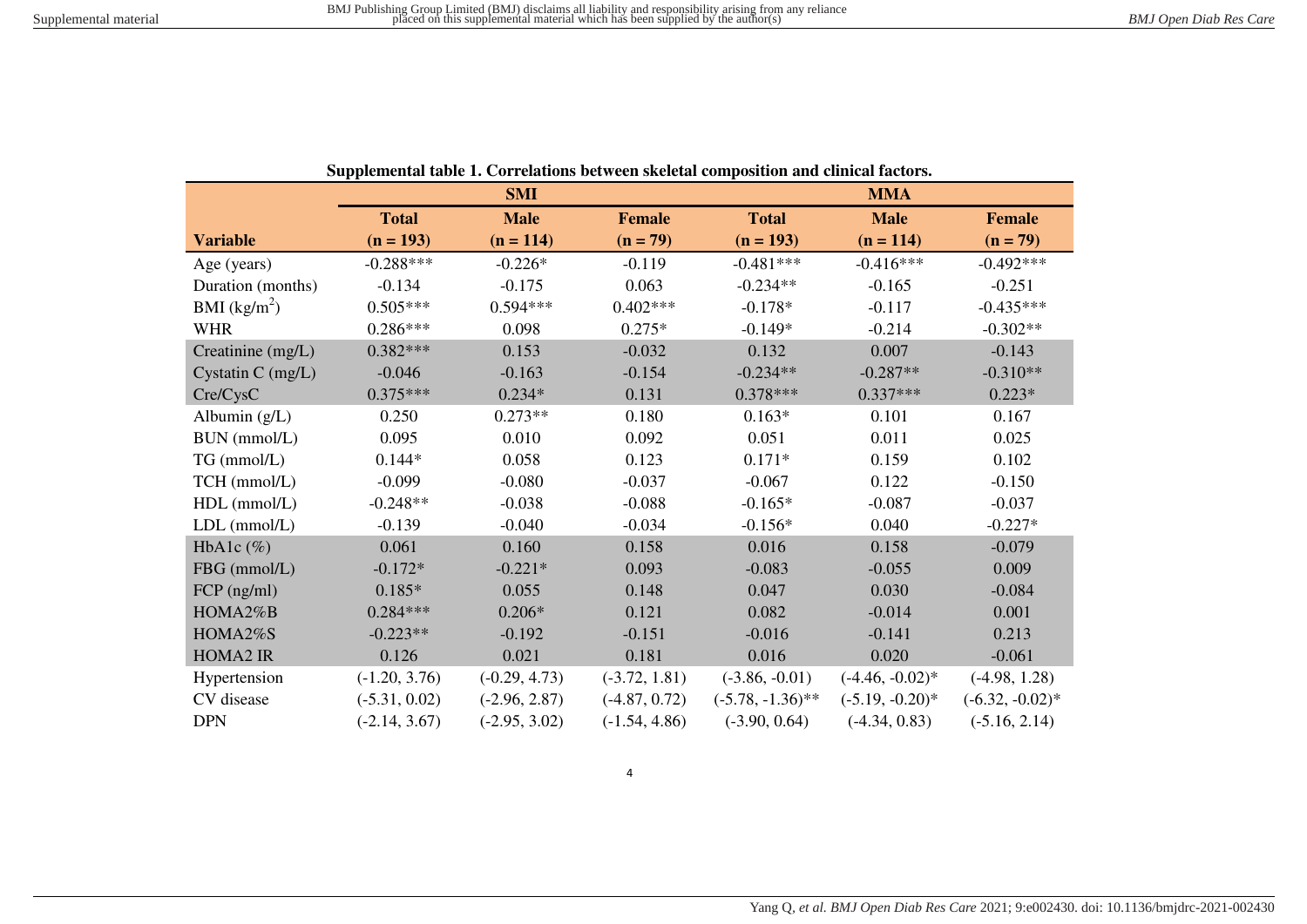| LEAD                           | $(-3.14, 1.85)$ | $(-1.16, 3.92)$  | $(-5.49, -0.05)^*$ | $(-3.19, 0.71)$   | $(-3.38, 1.28)$    | $(-4.33, 2.01)$ |
|--------------------------------|-----------------|------------------|--------------------|-------------------|--------------------|-----------------|
| DN                             | $(-1.41, 3.60)$ | $(0.27, 5.31)^*$ | $(-3.21, 2.33)$    | $(-4.20, -0.33)*$ | $(-5.19, -0.50)^*$ | $(-4.23, 2.06)$ |
| DR                             | $(-4.07, 1.83)$ | (-4.43, 1.88)    | $(-1.77, 4.43)$    | $(-2.96, 1.66)$   | $(-4.00, 1.52)$    | $(-2.54, 4.54)$ |
| SMI $\text{(cm}^2\text{/m}^2)$ | 1.000           | 1.000            | 1.000              | $0.409***$        | $0.276**$          | 0.208           |
| MMA (HU)                       | $0.409***$      | $0.276**$        | 0.208              | 1.000             | 1.000              | 1.000           |
| FMI $\text{cm}^2\text{/m}^2$ ) | 0.101           | $0.349***$       | 0.220              | $-0.481***$       | $-0.355***$        | $-0.567***$     |

Correlations are shown with the coefficient r or 95% Cl of the mean difference between the patients with complications and without. Abbreviations: Cre/CysC, creatinine-to-cystatin C ratio; BUN, blood urea nitrogen; TG, triglycerides; TCH, total cholesterol; HDL, high-density lipoproteins; LDL, low-density lipoproteins; FBG, fasting blood glucose; FCP, fasting C-peptide; CV, cardiovascular; DPN, diabetic peripheral neuropathy; LEAD, lower-extremity arterial disease; DN, diabetic nephropathy; DR, diabetic retinopathy; SMI, skeletal muscle index; MMA, mean skeletal muscle attenuation; FMI, fat mass index.  $*, p < 0.05; **$ ,  $p < 0.01; **$ ,  $p < 0.001$ .

5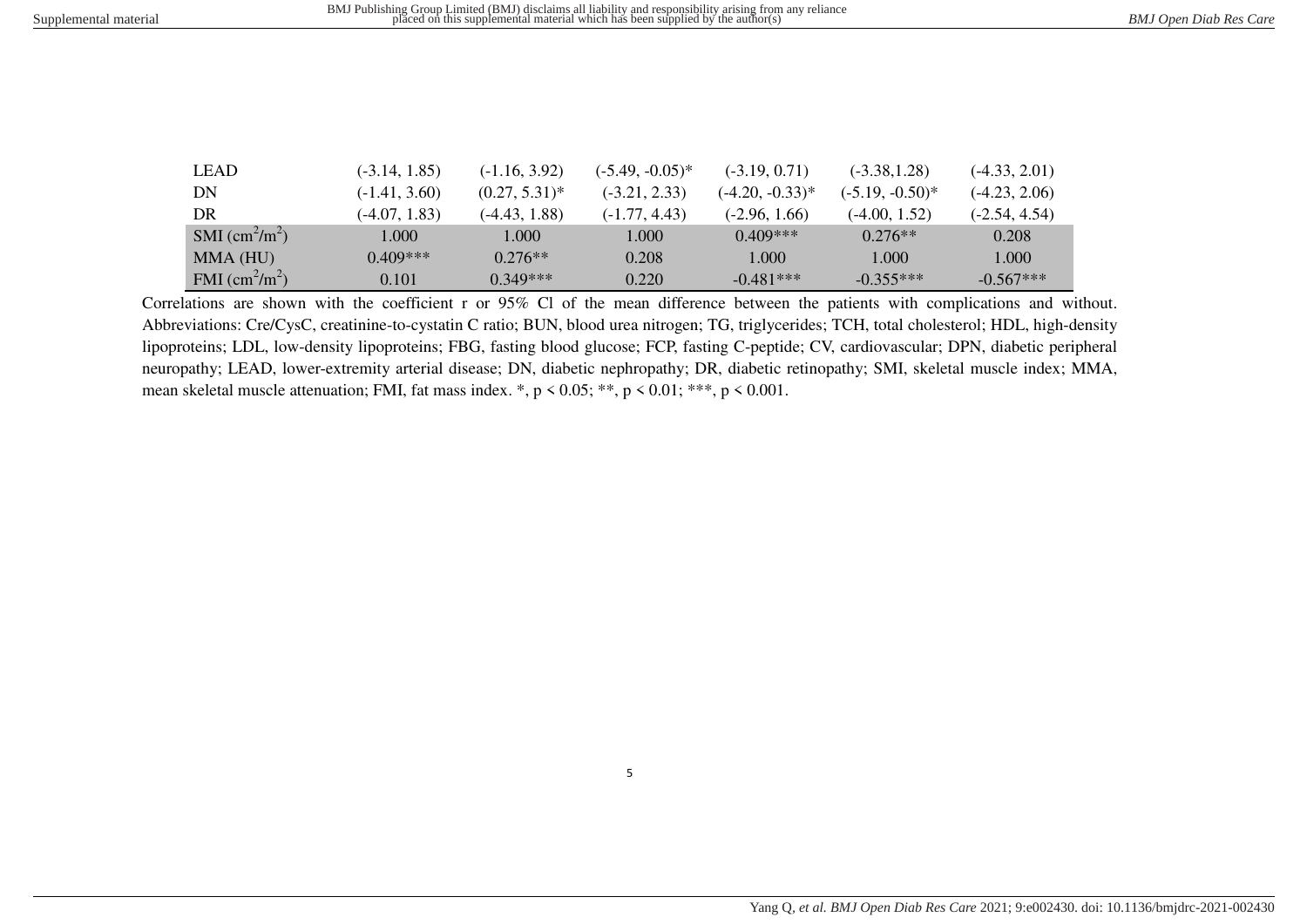|                 | <b>Male</b>           |              |                  | <b>Female</b>         |         |  |
|-----------------|-----------------------|--------------|------------------|-----------------------|---------|--|
| <b>Variable</b> | <b>Beta (95% CI)</b>  | p value      | <b>Variables</b> | <b>Beta (95% CI)</b>  | p value |  |
| <b>SMI</b>      |                       |              | <b>SMI</b>       |                       |         |  |
| BMI             | 1.28(0.95, 1.61)      | 50.001       | <b>BMI</b>       | 0.78(0.43, 1.12)      | 50.001  |  |
| Age             | $-0.10(-0.18, -0.01)$ | 0.022        | Age              | $-0.15(-0.28, 0.03)$  | 0.019   |  |
| <b>MMA</b>      |                       |              | <b>MMA</b>       |                       |         |  |
| Age             | $-0.17(-0.25, -0.09)$ | $\leq 0.001$ | Age              | $-0.28(-0.40, 0.15)$  | 50.001  |  |
| DN              | $-2.67(-4.62, -0.72)$ | 0.008        | BMI              | $-0.66(-1.00, 0.31)$  | 50.001  |  |
| Cre/CysC        | 0.60(0.11, 1.09)      | 0.016        | <b>LDL</b>       | $-2.17(-3.55, -0.78)$ | 0.003   |  |
|                 |                       |              | Albumin          | 0.26(0.01, 0.51)      | 0.040   |  |

**Supplemental table 2. Multiple stepwise linear regression analysis of factors associated with the SMI and MMA in males and females.** 

Adopted factors: age, BMI, WHR, Cre/CysC, creatinine, albumin, high-density lipoproteins, HOMA2%B, HOMA2%S, fasting blood glucose and fasting C-peptide for the SMI; age, duration, BMI, WHR, Cre/CysC, cystatin C, albumin, triglycerides, high-density lipoproteins, low-density lipoproteins, hypertension, cardiovascular disease and diabetic nephropathy for the MMA.  $R^2 = 0.382$  for the SMI and 0.270 for the MMA in males.  $R^2$  = 0.220 for the SMI and 0.443 for the MMA in females. Cre/CysC, creatinine-to-cystatin C ratio; SMI, skeletal muscle index; MMA, mean skeletal muscle attenuation; DN, diabetic nephropathy; LDL, low-density lipoprotein.